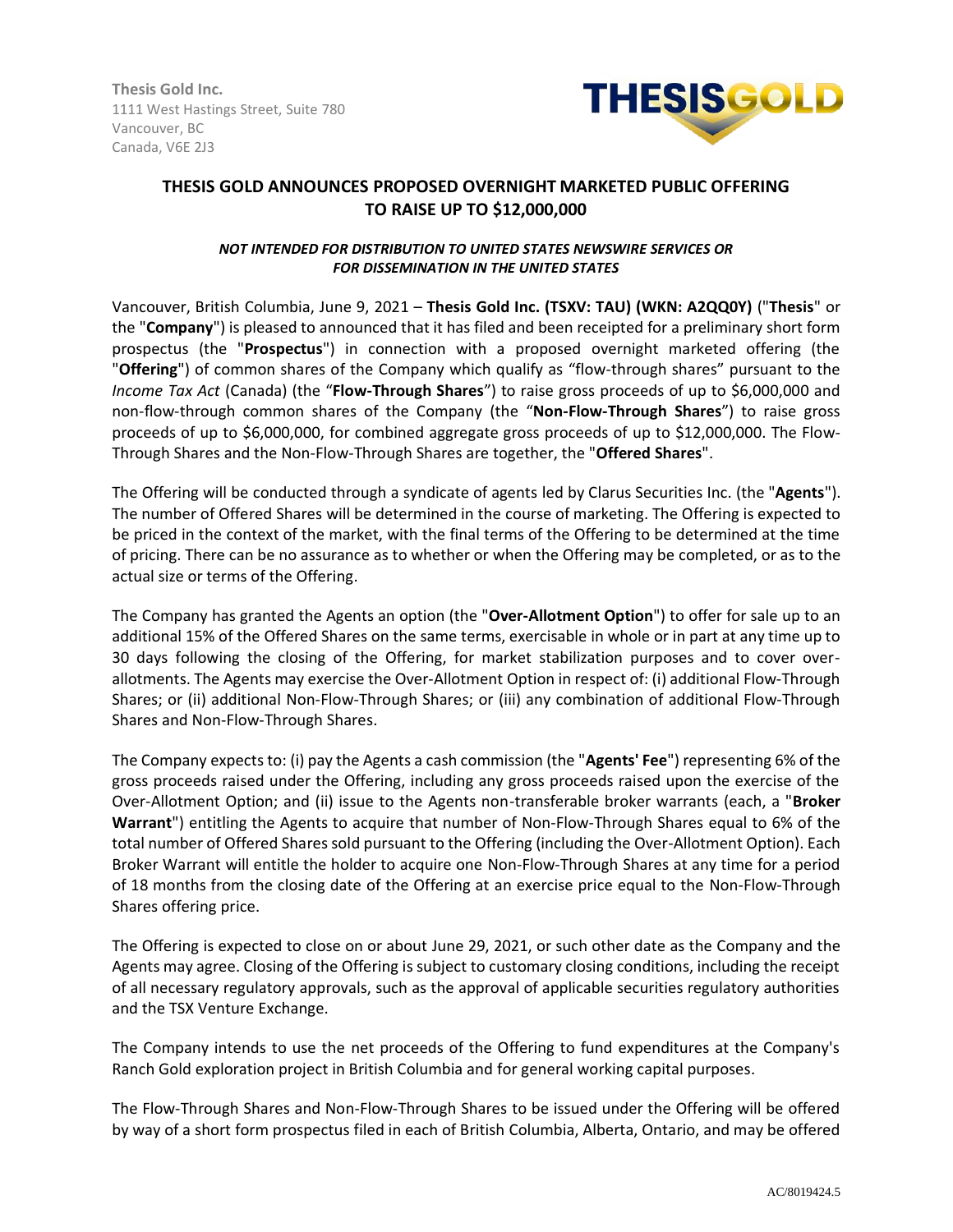in the United States on a private placement basis pursuant to an exemption from the registration requirements of the *United States Securities Act of 1933*, as amended (the "**U.S. Securities Act**"), and applicable state securities laws, and by private placement to eligible purchasers resident in jurisdictions other than Canada and the United States.

Copies of the Prospectus may be obtained under the Company's profile on SEDAR at www.sedar.com and from Clarus Securities Inc., 130 King Street West, Suite 3640, Toronto, ON M5X 1A9. The Prospectus contains important detailed information about the Company and the proposed Offering. Prospective investors should read the Prospectus and the other documents the Company has filed on SEDAR at www.sedar.com before making an investment decision.

*No securities regulatory authority has either approved or disapproved of the contents of this news release. The Offered Shares have not been and will not be registered under the U.S. Securities Act or any state securities laws. Accordingly, the Offered Shares may not be offered or sold within the United States unless registered under the U.S. Securities Act and applicable state securities laws or pursuant to exemptions from the registration requirements of the U.S. Securities Act and applicable state securities laws. This news release does not constitute an offer to sell or a solicitation of an offer to buy any securities of the Company in any jurisdiction in which such offer, solicitation or sale would be unlawful.*

# **About Thesis Gold**

Thesis Gold is a Vancouver based mineral exploration company focused on proving and developing the resource potential of the 178km2 Ranch Gold Project located in the "Golden Horseshoe" area of northern British Columbia, approximately 300 km north of Smithers, B.C.

Further details are available on the Company's website at: https://www.thesisgold.com/

On behalf of the Board of Directors **Thesis Gold Inc.**

"*Ewan Webster*"

Ewan Webster Ph.D., P.Geo. President, CEO and Director

#### **For further information or investor relations inquiries, please contact:**

#### **Dave Burwell**

Vice President The Howard Group Inc. Email: dave@howardgroupinc.com Tel: 403-410-7907 Toll Free: 1-888-221-0915

#### **Nick Stajduhar**

Director Thesis Gold Telephone: 780-701-3216 Email: nicks@thesisgold.com